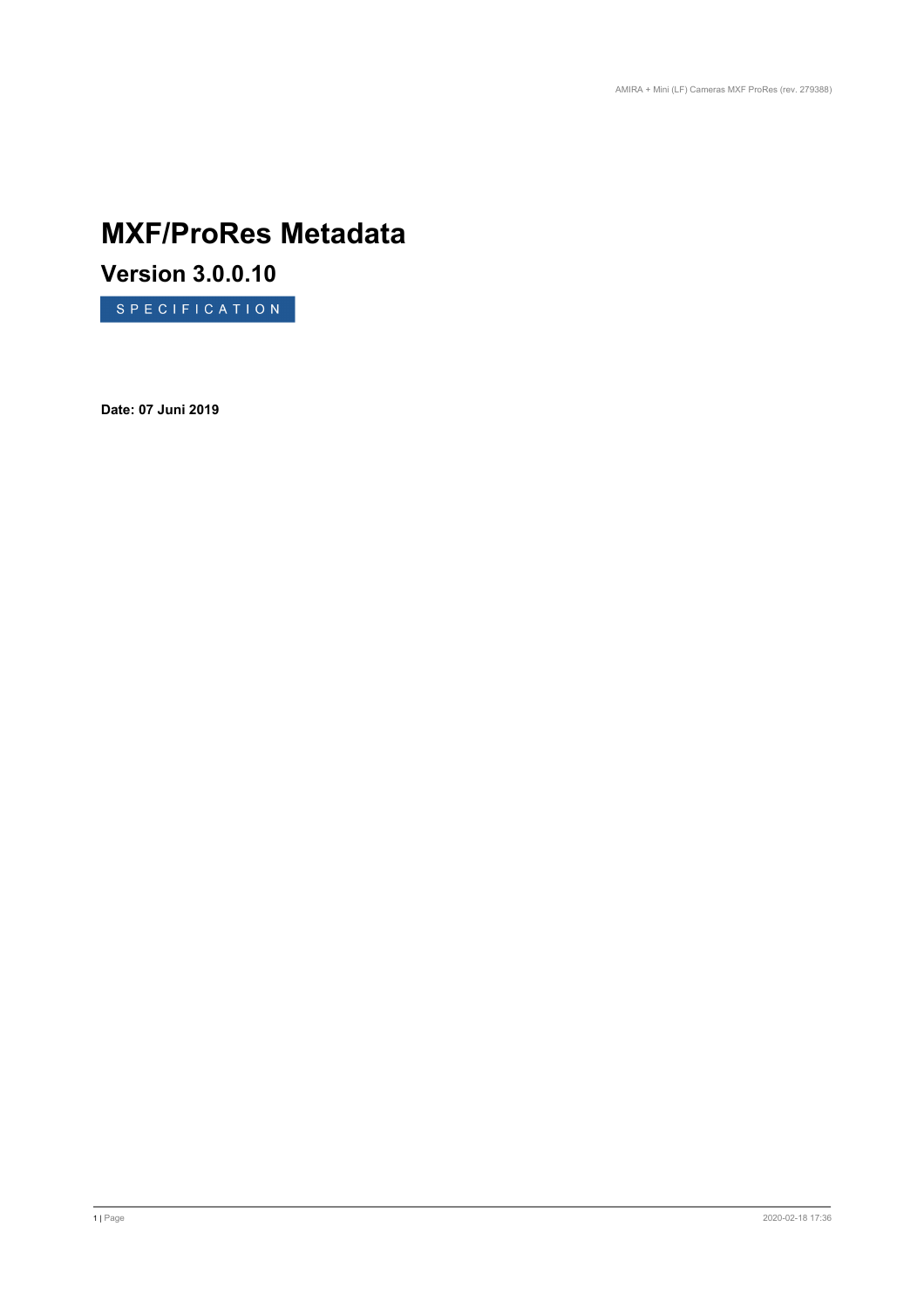# **Table of Contents**

| ייווייטו שטוווייט |  |
|-------------------|--|
|                   |  |
|                   |  |
|                   |  |
| 41                |  |
|                   |  |
|                   |  |
|                   |  |
|                   |  |
|                   |  |
|                   |  |
|                   |  |
|                   |  |
|                   |  |
|                   |  |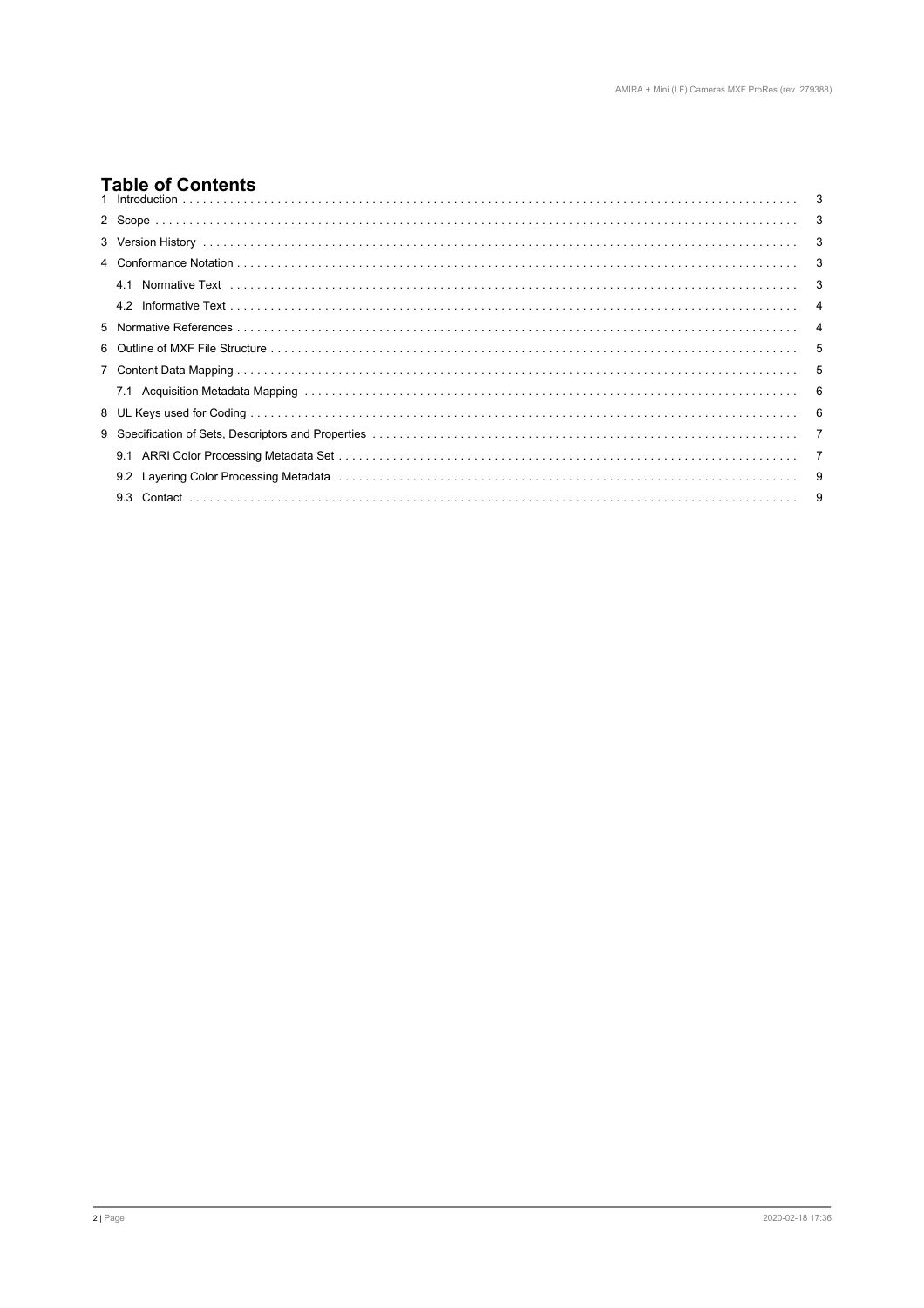# <span id="page-2-0"></span>**1 Introduction**

The following new cameras will write MXF as container format for ProRes and no longer Apple QuickTime such as in the existing ARRI cameras.

The new MXF container for ProRes uses metadata for the image and sound essence as defined in RDD 44:2017-11 and for ARRI-specific metadata the existing ARRIRAW 4K header as known from the MXF/ARRIRAW recording format.

However, additional metadata is recorded in the camera. The current specification defines parameters chosen within the range allowed by RDD 44:2017-11. Additionally, the identifiers and parameters used to store acquisition and specific colrimetric metadata are specified.

For reading MXF/ProRes metadata, ARRI provides an MXF library and technical documentation for the MXF metadata header. ARRI recommends using the MXF library for metadata extraction to ensure correct reproduction of the original camera material.

# **2 Scope**

This document specifies the parameters chosen within the scope of RDD 44:2017-11 and mapping of additional metadata into the MXF Generic Container.

Parameters specific to ARRI cameras are defined and structure of colorimetric metadata with its parameters is detailed. This allows developers to decode and interpret MXF/ProRes files written by ARRI cameras.

# **3 Version History**

| <b>Version</b> | <b>Date</b> | <b>Change Note</b> | Author           |  |
|----------------|-------------|--------------------|------------------|--|
|                | 2019-06-07  | Initial version    | Wegner, Wolfgang |  |

# **4 Conformance Notation**

#### **4.1 Normative Text**

Normative text is text that describes elements of the design that are indispensable or contains the conformance language keywords: **"shall", "should", or "may"**.

| <b>Keyword</b>            | <b>Description</b>                                                                                                                                                                                                                                                                                                                 |
|---------------------------|------------------------------------------------------------------------------------------------------------------------------------------------------------------------------------------------------------------------------------------------------------------------------------------------------------------------------------|
| "shall" and "shall not"   | Indicate requirements strictly to be followed in order to conform to the document<br>and from which no deviation is permitted.                                                                                                                                                                                                     |
| "should" and "should not" | Indicate that, among several possibilities, one is recommended as particularly<br>suitable, without mentioning or excluding others; or that a certain course of<br>action is preferred but not necessarily required; or that (in the negative form) a<br>certain possibility or course of action is deprecated but not prohibited. |
| "may" and "need not"      | Indicate courses of action permissible within the limits of the document.                                                                                                                                                                                                                                                          |
| "reserved"                | Indicates a provision that is not defined at this time, shall not be used, and may                                                                                                                                                                                                                                                 |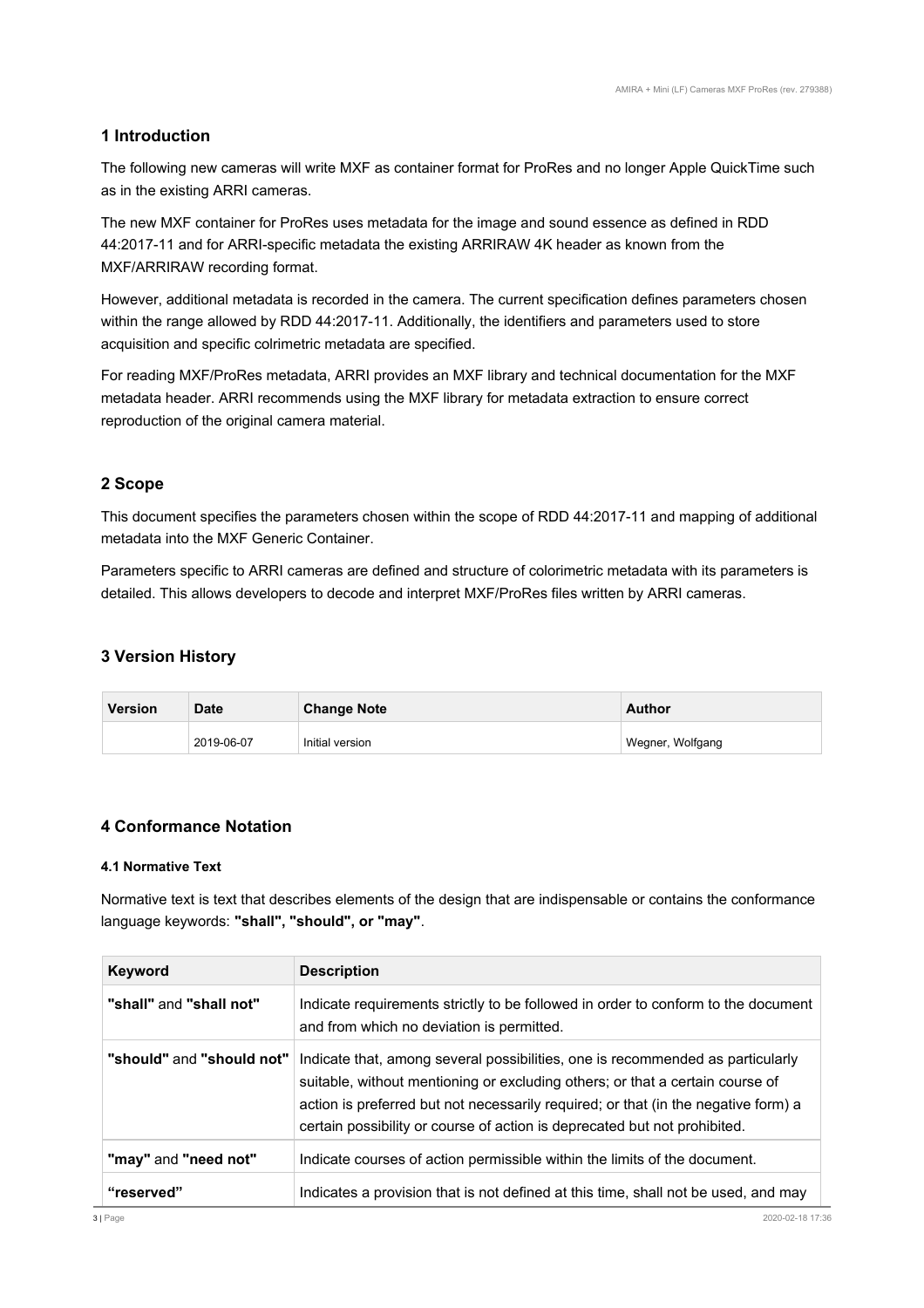<span id="page-3-0"></span>

|             | be defined in the future.                                                                                 |
|-------------|-----------------------------------------------------------------------------------------------------------|
| "forbidden" | Indicates "reserved" and in addition indicates that the provision will never be<br>defined in the future. |

A conformant implementation according to this document is one that includes all mandatory provisions ("shall") and, if implemented, all recommended provisions ("should") as described. A conformant implementation need not implement optional provisions ("may") and need not implement them as described.

Unless otherwise specified, the order of precedence of the types of normative information in this document shall be as follows: Normative prose shall be the authoritative definition; Tables shall be next; followed by formal languages; then figures; and then any other language forms.

#### **4.2 Informative Text**

Informative text is text that is potentially helpful to the user, but not indispensable. Informative text can be removed, changed, or added editorially without affecting interoperability. Informative text does not contain any conformance keywords.

Most of the texts in this document are normative. However, there are a few exceptions, however:

- Introduction
- Sections labeled as "Informative"
- Individual paragraphs that start with "Note:"

# **5 Normative References**

# **Note**

Some references are made to the document "Metadata for ALEXA SUP 11 / ALEXA 65 SUP 1.0 / AMIRA 2.0 – White Paper, ARRI Digital Workflow Solutions, 1 April 2015" as [1] and "ARRI Look File version 2 (ALF-2) processing for ALEXA and AMIRA cameras Color Processing and Metadata Information" as [2]. It is intended to include the relevant definitions into the final version of this specification.

The following standards contain provisions which, through reference in this text, constitute provisions of this recommended practice. At the time of publication, the editions indicated were valid. All standards are subject to revision, and parties to agreements based on this recommended practice are encouraged to investigate the possibility of applying the most recent edition of the standards indicated below.

SMPTE ST 326:2000 – SDTI Content Package Format (SDTI-CP)

SMPTE ST 331:2011 – Element and Metadata Definitions for the SDTI-CP

SMPTE ST 377-1:2011 – Material Exchange Format (MXF) – File Format Specification

SMPTE ST 378:2004 – Material Exchange Format (MXF) – Operational Pattern 1a

SMPTE ST 379-2:2010 – Material Exchange Format (MXF) – MXF Generic Container

SMPTE ST 382:2007 – Material Exchange Format (MXF) – Mapping AES3 and Broadcast Wave Audio into the MXF Generic Container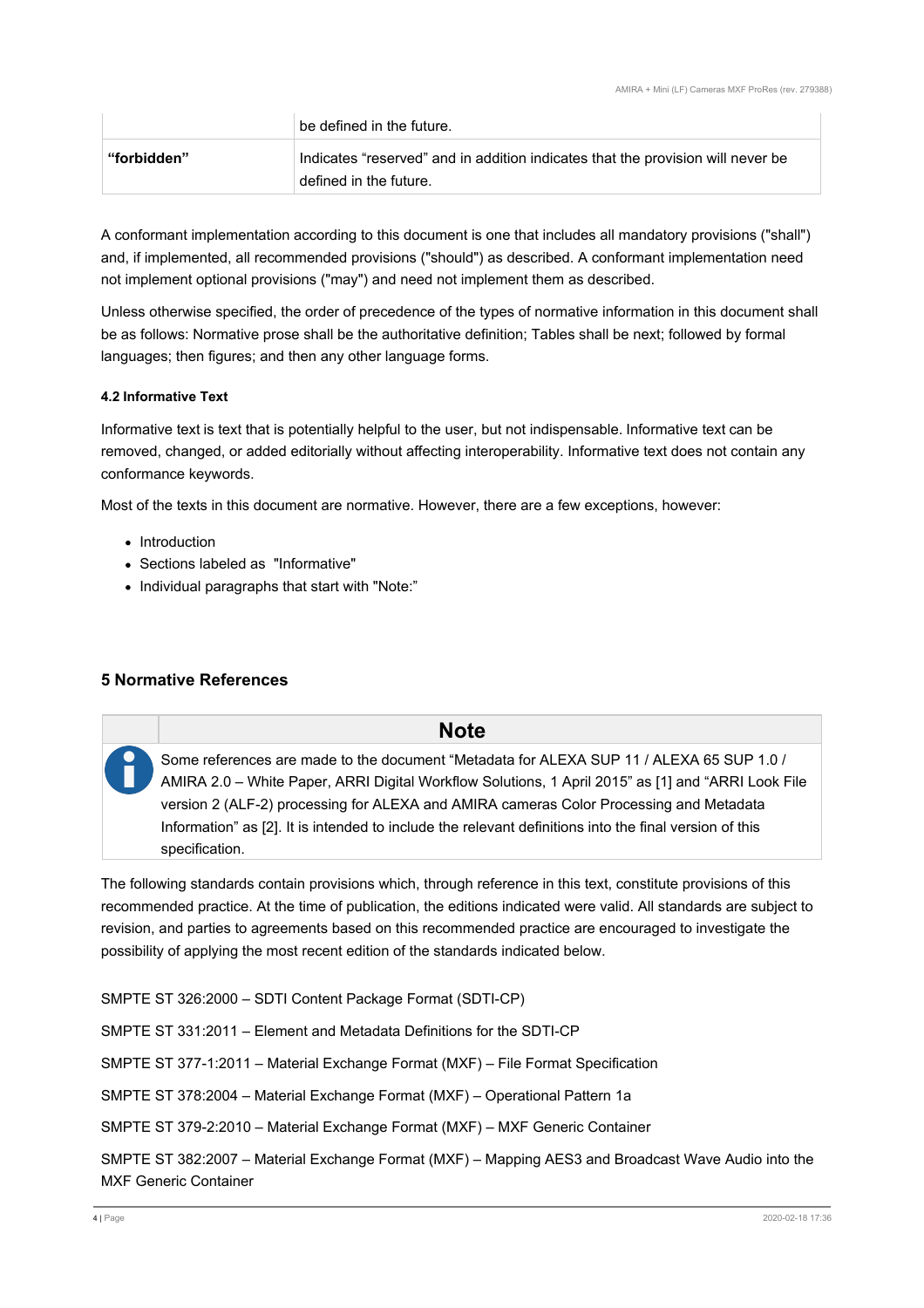<span id="page-4-0"></span>SMPTE ST 384:2005 – Material Exchange Format (MXF) – Mapping of Uncompressed Pictures into the Generic **Container** 

SMPTE ST 385:2004 – Material Exchange Format (MXF) – Mapping SDTI-CP Essence and Metadata into the MXF Generic Container

SMPTE ST 394:2006 – Material Exchange Format (MXF) – System Scheme 1 for the

MXF Generic Container

SMPTE ST 405:2006 – Material Exchange Format (MXF) – Elements and Individual Data Items for the MXF Generic Container System Scheme 1

SMPTE RDD 18:2010 – Acquisition Metadata Sets for Video Camera Parameters

SMPTE RP 210v13:2012 – Metadata Dictionary Registry of Metadata Element Descriptions

SMPTE RP 224v12:2011 – SMPTE Labels Register

SMPTE RP 2057:2011 – Text-Based Metadata Carriage in MXF

SMPTE EG 42:2004 Material Exchange Format (MXF) – MXF Descriptive Metadata

SMPTE RDD 44:2017-11 Material Exchange Format - Mapping and Application of Apple ProRes

#### **6 Outline of MXF File Structure**

The camera uses segmented essence with partition durations as specified in RDD 44. As required, each body partition includes an index segment indexing the previous partition and the footer partition holds a complete index repetition. The header partition status is open and incomplete, the footer partition status is closed and complete.

The ProRes picture essence uses ARRI LogC V3 color space, which implies ITU709 coding equations, ARRI AWG3 Color Primaries and ARRI LogC V3 transfer characteristics.

#### **Supported Apple ProRes Profiles [\(Link to MXF/ProRes Sample Files](https://arriwebgate.com/directlink/a6a82a94d7365eac)):**

- 422 HQ, 4444, 4444 XQ
- Supported Resolutions:
- HD (1920 x 1080)
- 2K (2048 x 1152)
- UHD (3840 x 2160)
- Opengate (4448 x 3096, Container: 4480 x 3096)
- 2.39:1 (4448 x 1856, Container: 4480 x 1856)

# **7 Content Data Mapping**

All essence data is mapped into the MXF container according to RDD 44.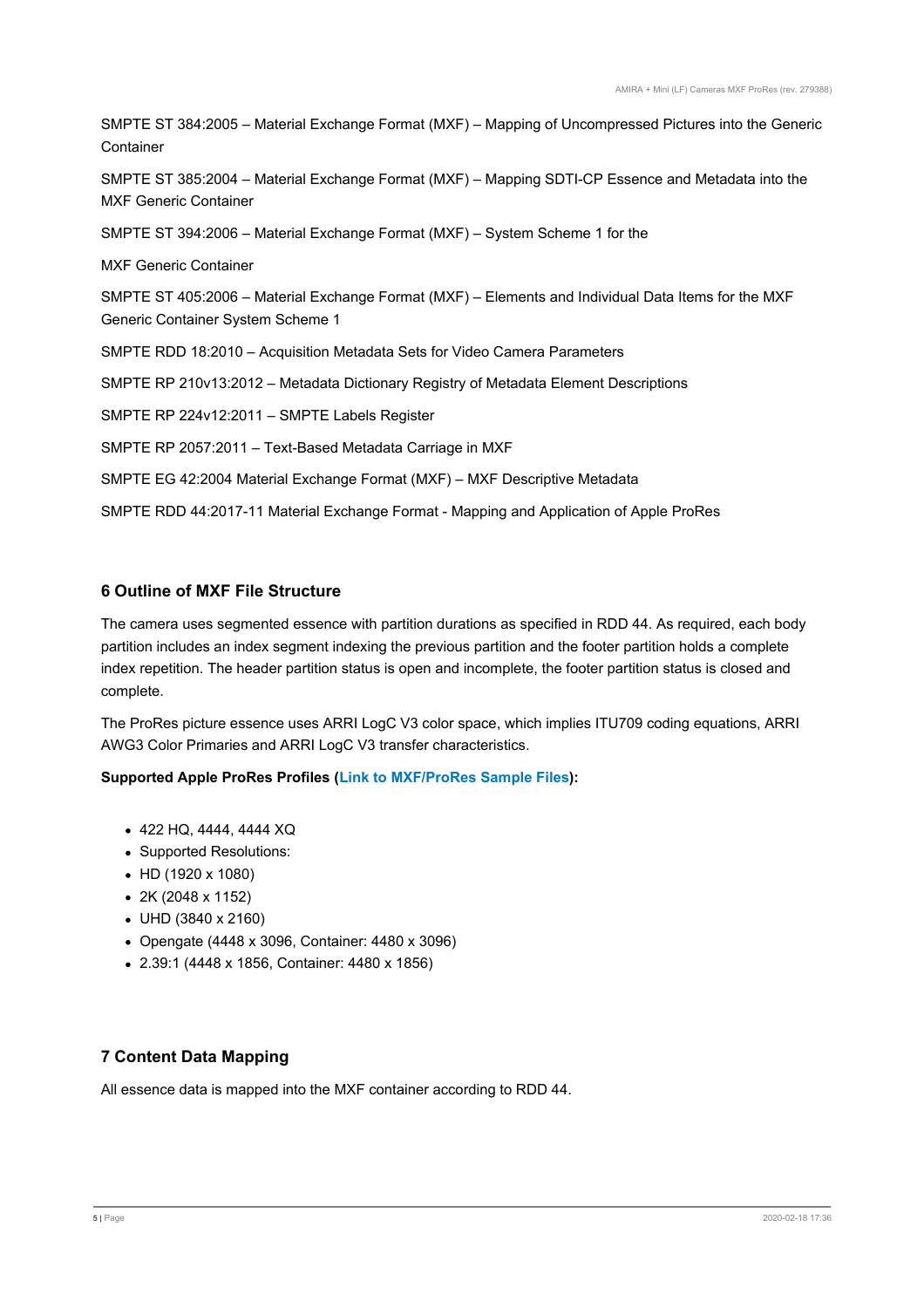#### <span id="page-5-0"></span>**7.1 Acquisition Metadata Mapping**

 **Note** The meaning of the 256 Byte binary metadata block is detailed in "9.1.5 Dynamic Metadata in Proprietary ARRI Atom" of the Document in [1]. (To be moved into the appendix of this document!)

The dynamic metadata acquired during recording **shall be** mapped into the system item according to RDD 18:2010. The 256 Byte dynamic metadata block **shall be** mapped into the Lens Unit Metadata Set using the Local Tag 82.00.

# **8 UL Keys used for Coding**

 **Note** The actual meaning of ARRI LUT Design Data, ARRI Look 3D LUT Data, ARRI Look Video Parameters v2, ARRI Look User LUT, ARRI Look Name, ARRI Look Information is not currently contained in this specification. Please see the document "ARRI Look File version 2 (ALF-2) processing for ALEXA and AMIRA cameras Color Processing and Metadata Information" for details.

All ARRI-specific metadata sets and items within these sets use the same keys as already introduced for ARRIRAW/MXF to allow re-use of existing parsers for this data. Two new keys have been introduced to specify the transfer characteristic and color primaries in the picture essence descriptor.

| Byte No.  | <b>Description</b>                                           | Value (hex) | <b>Meaning</b>                 |  |
|-----------|--------------------------------------------------------------|-------------|--------------------------------|--|
| $1 - 4$   | SMPTE UL Designator 06.0E.2B.34                              |             |                                |  |
| $5-8$     | Category, Registry, Structure and Version as in ST 0336:2007 |             |                                |  |
| 9,10      | 0F.01 (Experimental Range, to be replaced by 0D.xx)          |             |                                |  |
| 11        | Item Type Identifier                                         | 01h         | <b>Picture Descriptor</b>      |  |
|           |                                                              | 02h         | Label                          |  |
|           |                                                              | 03h         | Frame Wrapping                 |  |
|           |                                                              | 04h         | Metadata Set                   |  |
|           |                                                              | 05h         | Property                       |  |
| $12 - 15$ | Item Identifier                                              | 01.01.01.01 | Distinction within each group  |  |
| 16        | Index                                                        | 00h         | Index in case of more than one |  |
|           |                                                              |             | item of the same type          |  |

*Table 1 Structure of UL Keys for this Specification*

| <b>Item Name</b>                                   | UL Key                                          |
|----------------------------------------------------|-------------------------------------------------|
| <b>ARRIRAW Binary Metadata Wrapping</b>            | 06 0e 2b 34 01 01 01 vv 0f 01 04 01 01 01 01 00 |
| <b>ARRIRAW Color Processing Metadata Local Set</b> | 06 0e 2b 34 02 13 01 vv 0f 01 04 02 01 01 01 00 |
| ARRI Look LUT Design Data                          | 06 0e 2b 34 02 04 01 vv 0f 01 05 02 02 01 01 00 |
| ARRI Look 3D LUT Data                              | 06 0e 2b 34 02 04 01 vv 0f 01 05 02 03 01 01 xx |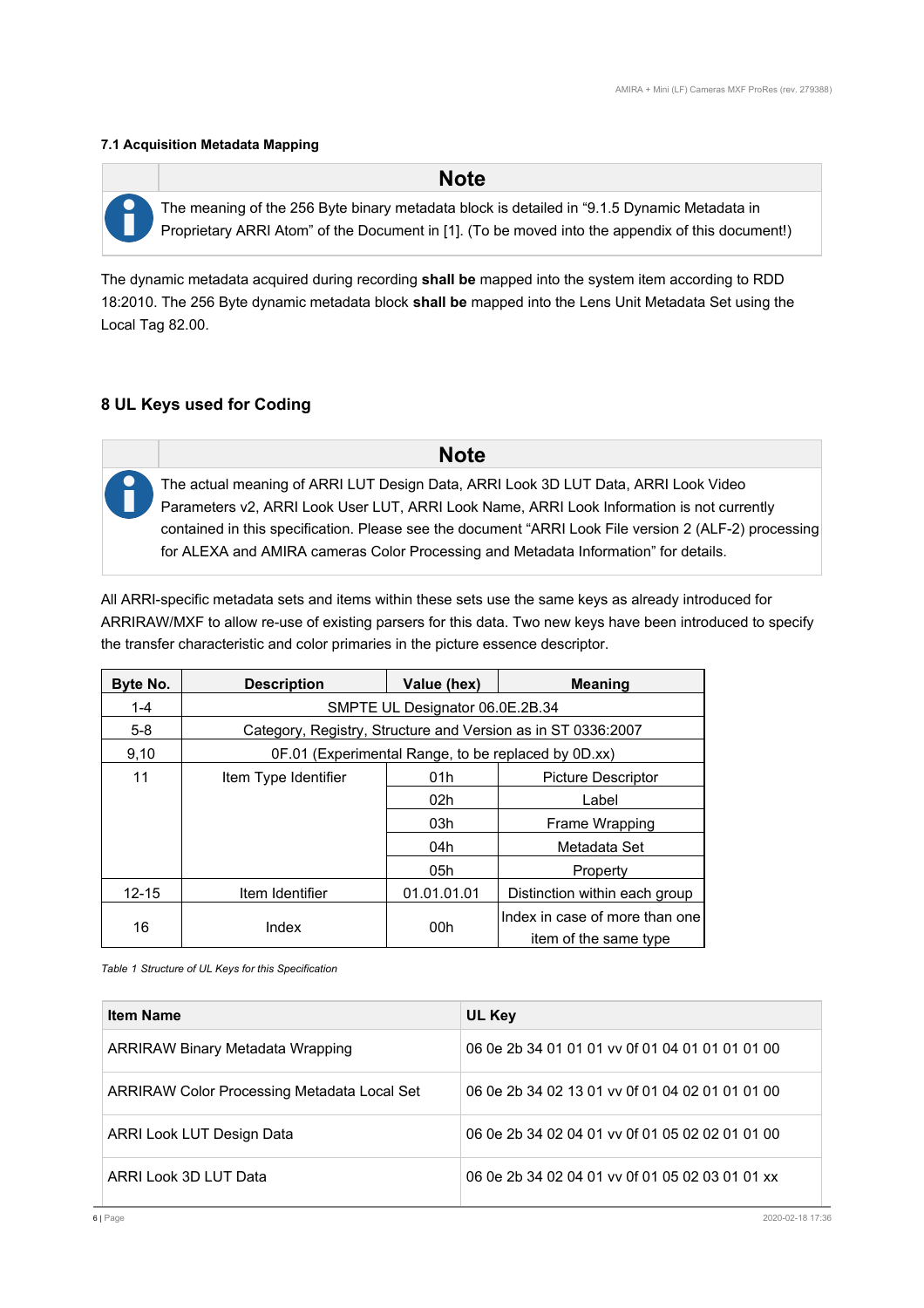<span id="page-6-0"></span>

|                                                                                                                                  | xx defines the LUT type as follows:<br>00: Standard Log C to Rec.709 conversion 3D LUT<br>01: Standard Log C to Rec.709 conversion 3D_LUT<br>with CDL<br>02: Log C to DCI-P3/Rec.2020 conversion 3D LUT<br>03: Log C to DCI-P3/Rec.2020 conversion 3D LUT<br>with CDL |
|----------------------------------------------------------------------------------------------------------------------------------|-----------------------------------------------------------------------------------------------------------------------------------------------------------------------------------------------------------------------------------------------------------------------|
| <b>ARRI Look Video Parameters v2</b>                                                                                             | 06 0e 2b 34 02 04 01 vv 0f 01 05 02 04 01 01 00                                                                                                                                                                                                                       |
| <b>ARRI Look User LUT</b>                                                                                                        | 06 0e 2b 34 01 01 01 vv 0f 01 05 02 05 01 01 00                                                                                                                                                                                                                       |
| ARRI Look Name (currently not used because of<br>redundancy to ARRIRAW header)                                                   | 06 0e 2b 34 02 04 01 vv 0f 01 05 02 06 01 01 00                                                                                                                                                                                                                       |
| <b>ARRI Look Information</b>                                                                                                     | 06 0e 2b 34 02 04 01 vv 0f 01 05 02 07 01 01 00                                                                                                                                                                                                                       |
| <b>ARRIRAW Dynamic Binary Metadata Wrapping</b>                                                                                  | 06 0e 2b 34 01 01 01 vv 0f 01 04 03 01 01 01 00<br>Local Tag for use in RDD 18 Lens Metadata Block:<br>82 00                                                                                                                                                          |
| ARRI Transfer Characteristic LogC-V3<br>(value of Picture Essence Transfer Characteristic item<br>in picture essence descriptor) | 06 0e 2b 34 04 01 01 0d 0e 17 04 01 03 01 02 01                                                                                                                                                                                                                       |
| <b>ARRI Color Primaries AWG3</b><br>(value of Picture Essence Color Primaries item in<br>picture essence descriptor)             | 06 0e 2b 34 04 01 01 0d 0e 17 04 01 03 01 03 01                                                                                                                                                                                                                       |

*Table 2 UL Key Definitions for this Specification*

# **9 Specification of Sets, Descriptors and Properties**

#### **9.1 ARRI Color Processing Metadata Set**

The ARRI Color Processing Metadata Set groups all properties describing the color processing to be applied to the picture essence data. For compatibility, the property value definitions are identical to those of the equivalent Quicktime Atoms.

The Color Processing Metadata Set uses 2-byte tag and BER length coding to accomodate large items (3D LUT) that would not fit 2-byte length coding.

The Color Processing Metadata Set is not referenced from standard MXF header data.

There **may be** one or multiple instances of the Color Processing Metadata Set; in the latter case, the user **may** check the set of identifications to match This Generation UID with Generation UID of a specific Color Processing Metadata Set to select a specific generation of color processing metadata. See "Layering Color Processing Metadata" below for details.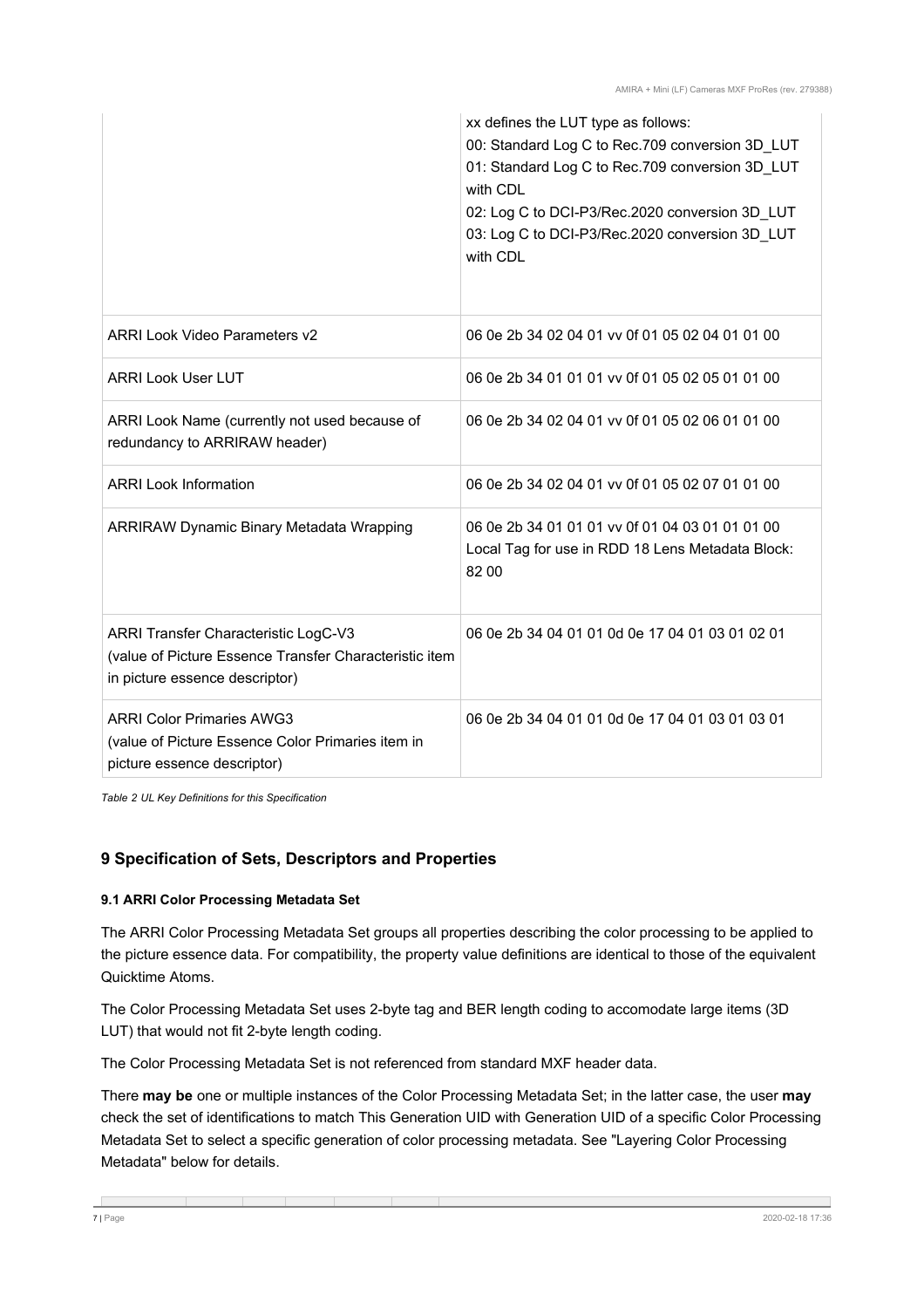| <b>Item Name</b>                                                        | <b>Type</b>          | Len                     | Local<br>Tag | Item<br><b>UL</b>                 | Req? | <b>Meaning or Quicktime Equivalent</b>                                                                                                                                                                 |
|-------------------------------------------------------------------------|----------------------|-------------------------|--------------|-----------------------------------|------|--------------------------------------------------------------------------------------------------------------------------------------------------------------------------------------------------------|
| <b>ARRI Color</b><br>Processing<br>Metadata<br>Set                      | Set<br>Key           | 16                      |              | As<br>defined<br>in<br>Table<br>3 | Req  | Defines the Picture Essence Descriptor Set                                                                                                                                                             |
| Length                                                                  | <b>BER</b><br>Length | var                     |              |                                   | Req  | Set Length (see ST 377-1:2011)                                                                                                                                                                         |
| Instance<br>UID as<br>defined in<br><b>ST</b><br>377-1:2011             | <b>UUID</b>          | 16                      | 3C<br>0A     |                                   | Opt  |                                                                                                                                                                                                        |
| <b>ARRIRAW</b><br><b>Binary</b><br>Metadata<br>Wrapping                 | Data<br>Stream       | 4096 dyn.               |              |                                   | Req  | As specified in "9.2.1/9.3 Extended Metadata Block" of the<br>Document in [1] (to be incorporated into this document)                                                                                  |
| <b>ARRI Look</b><br>3D LUT<br>Data                                      | Data<br>Stream       |                         | dyn.         |                                   |      | Depending on value of Byte 16:<br>00: com.arri.camera.look.lut3d<br>01: com.arri.camera.look.lut3d_with_cdl<br>02: com.arri.camera.look.lut3d.master<br>03: com.arri.camera.look.lut3d_with_cdl.master |
| <b>ARRI Look</b><br>Video<br>Parameter<br>with target<br>color<br>space | Data<br>Stream       |                         | dyn.         |                                   |      | com.arri.camera.look.video_param_with_target_colorspace                                                                                                                                                |
| <b>ARRI Look</b><br>User LUT                                            | UInt32               | $\overline{\mathbf{4}}$ | dyn.         |                                   |      | com.arri.camera.look.user_lut                                                                                                                                                                          |
| <b>ARRI Look</b><br>Name                                                | Data<br>Stream       |                         | dyn.         |                                   |      | com.arri.camera.look.name                                                                                                                                                                              |
| <b>ARRI Look</b><br>Information                                         | Data<br>Stream       |                         | dyn.         |                                   |      | com.arri.camera.look.information                                                                                                                                                                       |
| <b>ARRI Look</b><br>LUT<br>Design<br>Data                               | Data<br>Stream       |                         | dyn.         |                                   |      | com.arri.camera.look.lut_design_data                                                                                                                                                                   |

*Table 3 Property Items to be used in ARRI Color Processing Metadata Set*